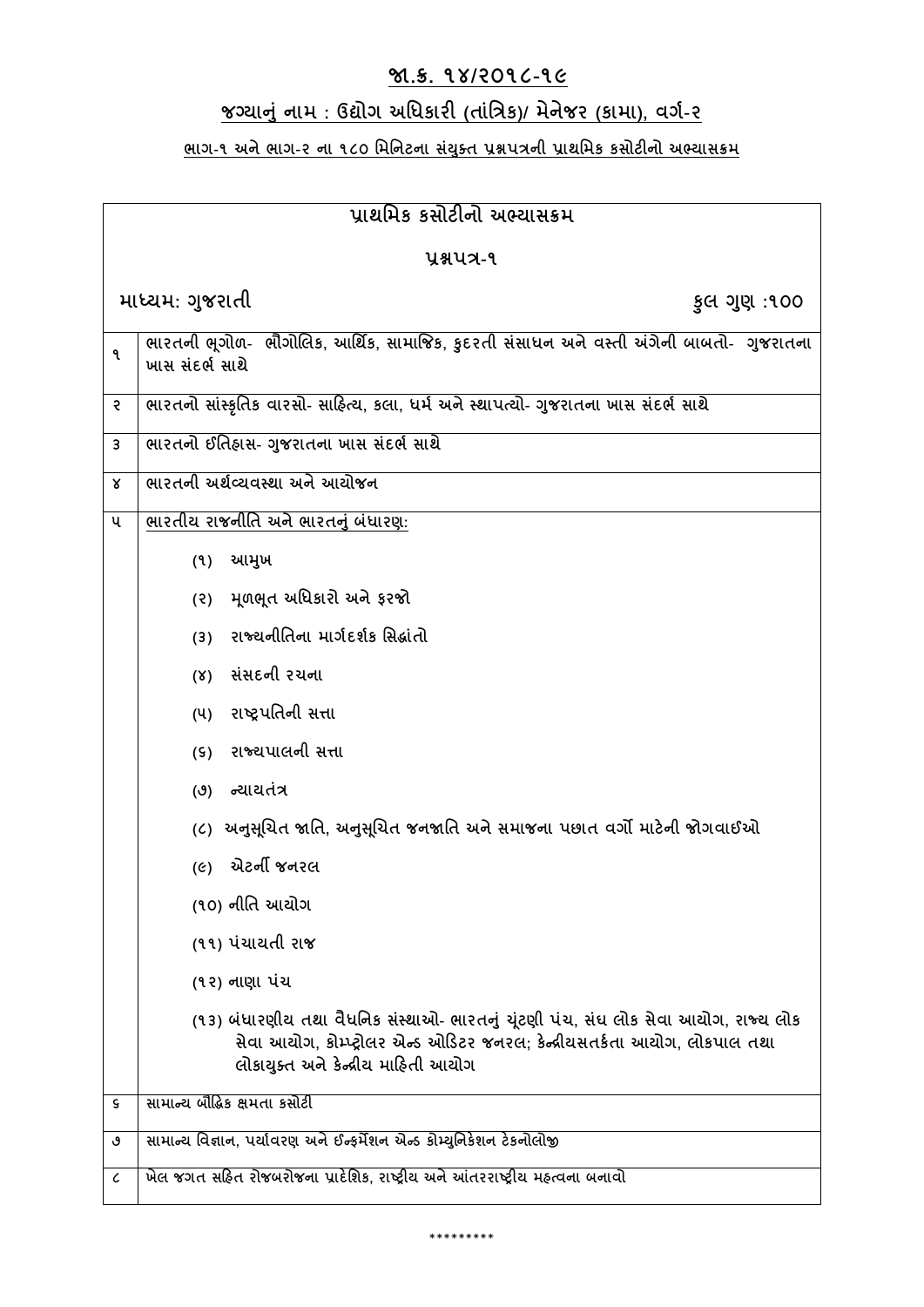| <b>Syllabus of Preliminary Test</b> |                                                                                                                                                                                                                                                                                                                                                                                                                                                                                                                                                                                                                                                                                                                                                                                                                        |  |
|-------------------------------------|------------------------------------------------------------------------------------------------------------------------------------------------------------------------------------------------------------------------------------------------------------------------------------------------------------------------------------------------------------------------------------------------------------------------------------------------------------------------------------------------------------------------------------------------------------------------------------------------------------------------------------------------------------------------------------------------------------------------------------------------------------------------------------------------------------------------|--|
|                                     |                                                                                                                                                                                                                                                                                                                                                                                                                                                                                                                                                                                                                                                                                                                                                                                                                        |  |
| Paper-1                             |                                                                                                                                                                                                                                                                                                                                                                                                                                                                                                                                                                                                                                                                                                                                                                                                                        |  |
|                                     | Medium: Gujarati<br>Total Marks-100                                                                                                                                                                                                                                                                                                                                                                                                                                                                                                                                                                                                                                                                                                                                                                                    |  |
| 1                                   | Geography of India-Physical, Economic, Social, Natural Resources and population related<br>topics- with special reference to Gujarat                                                                                                                                                                                                                                                                                                                                                                                                                                                                                                                                                                                                                                                                                   |  |
| $\overline{2}$                      | Cultural heritage of India-Literature, Art, Religion and Architecture- with special<br>reference to Gujarat                                                                                                                                                                                                                                                                                                                                                                                                                                                                                                                                                                                                                                                                                                            |  |
| $\overline{3}$                      | History of India with special reference to Gujarat                                                                                                                                                                                                                                                                                                                                                                                                                                                                                                                                                                                                                                                                                                                                                                     |  |
| $\overline{4}$                      | <b>Indian Economy and Planning</b>                                                                                                                                                                                                                                                                                                                                                                                                                                                                                                                                                                                                                                                                                                                                                                                     |  |
| 5                                   | Indian Polity and the Constitution of India:<br>Preamble<br>(1)<br>(2)<br><b>Fundamental Rights and Fundamental Duties</b><br>Directive Principles of State Policy<br>(3)<br><b>Composition of Parliament</b><br>(4)<br>Powers of the President of India<br>(5)<br>Powers of Governor<br>(6)<br>Judiciary<br>(7)<br>Provisions for Scheduled Castes, Scheduled Tribes and backward classes of the<br>(8)<br>society<br><b>Attorney General</b><br>(9)<br>$(10)$ NITIAayog<br>$(11)$ Panchayati Raj Institutions<br>$(12)$ Finance Commission<br>(13) Constitutional and Statutory Bodies: Election Commission of India, Union Public<br>Service Commission, State Public Service Commission, Comptroller and Auditor<br>General; Central Vigilance Commission, Lokpal and Lokayukta, Central<br>Information Commission |  |
| $\overline{6}$                      | <b>General Mental Ability</b>                                                                                                                                                                                                                                                                                                                                                                                                                                                                                                                                                                                                                                                                                                                                                                                          |  |
| 7                                   | General Science, Environment and Information & Communication Technology                                                                                                                                                                                                                                                                                                                                                                                                                                                                                                                                                                                                                                                                                                                                                |  |
| $\overline{8}$                      | Daily events of Regional, National and International Importance including Sports                                                                                                                                                                                                                                                                                                                                                                                                                                                                                                                                                                                                                                                                                                                                       |  |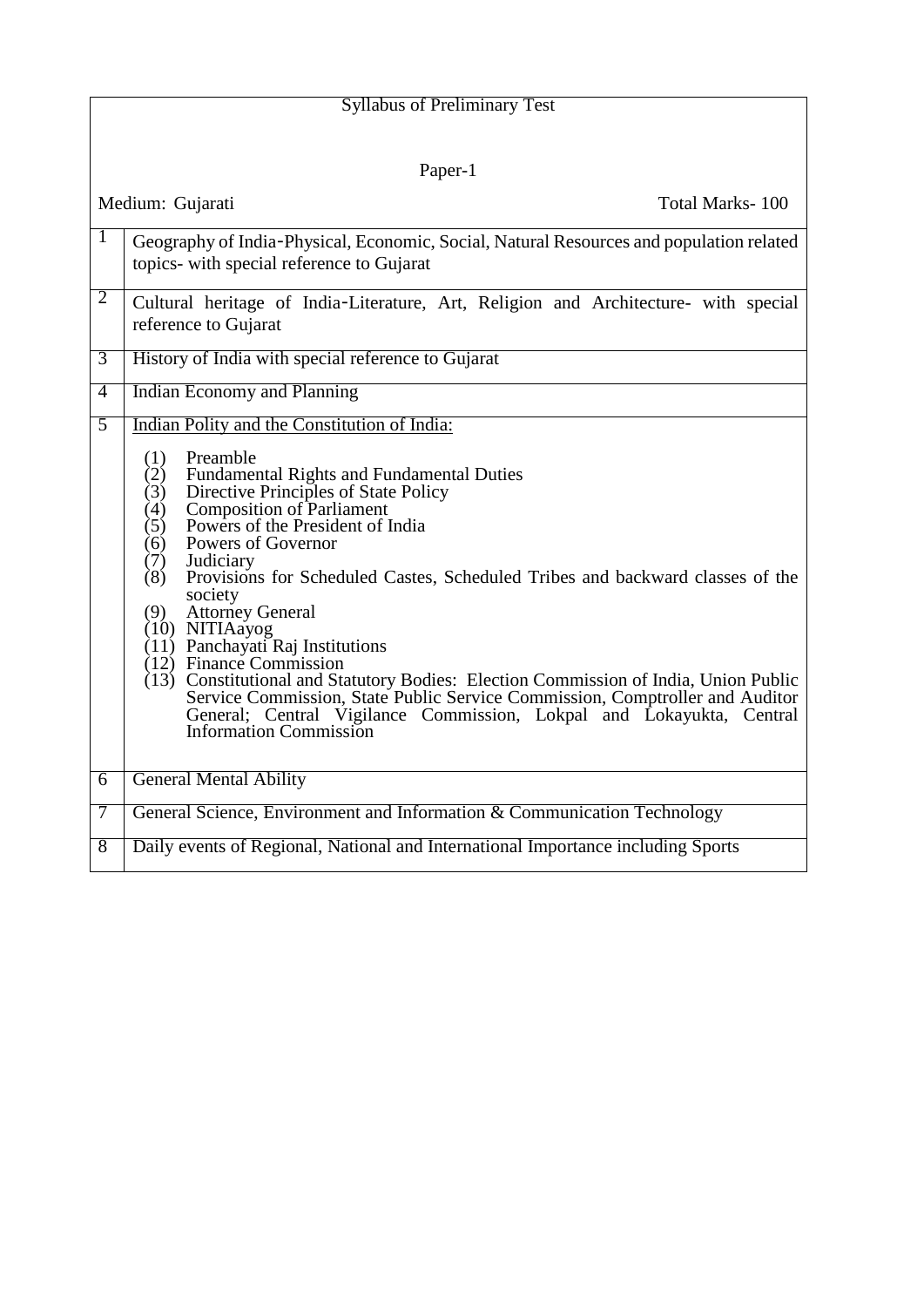# **ભાગ- ૨ સુંબુંધિત ધવષયનો અભ્યાસક્રમ Syllabus for Preliminary Test for the recruitment of Industries Officer (Technical)/ Manager (Raw Materials), Class II Advt. No. : 14/2018-19**

## **Total Question: 200 Total Marks : 200 Medium: English**

#### **1. Important Engineering Materials:**

Properties of materials, Ferrous & Nonferrous ,materials and other important engineering materials, such as Timber, Abrasive material, silica, ceramics, glass, graphite, diamond, plastic, polymer and composite material.

**Lubricants:** Definition, Types, classification and their properties, Functions. **Natural and Synthetic Fibres:** Introduction, Definition of Fibre, Types of fibres – Natural, semi synthetic, synthetic fibres. Physical properties of fibres. Essential requirement for fibre for formation. Preparation, properties and uses of Cellulose acetic, Viscose Rayon, Nylon, Polyesters acrylic, Glass fibres etc. Differentiate between wool and silk fibres. Spinning processes – Melt and Wet spinning.

#### 2. **Elements of Mechanical Engineering**

Introduction, Prime movers, Sources of energy, Types of prime movers, Force and mass, Pressure, Work, Power, Energy, Heat, Temperature, Units of heat, Specific heat capacity, Interchange of heat, Change of state, Mechanical equivalent of heat, Internal energy, Enthalpy, Entropy, Efficiency, Statements of Zeroth Law, First law and Second Law of Thermodynamics.

#### **3. Elements of Electrical Engineering**

D.C. Circuits: - Effect of Temperature upon Resistance, Solutions of series, parallel in brief, star-delta combination of Resistances, KVL & KCL.

**Electrical Wiring:** Connectors & switches, system of wiring, domestic wiring installation, sub circuits in domestic wiring, simple control circuit in domestic installation, industrial electrification.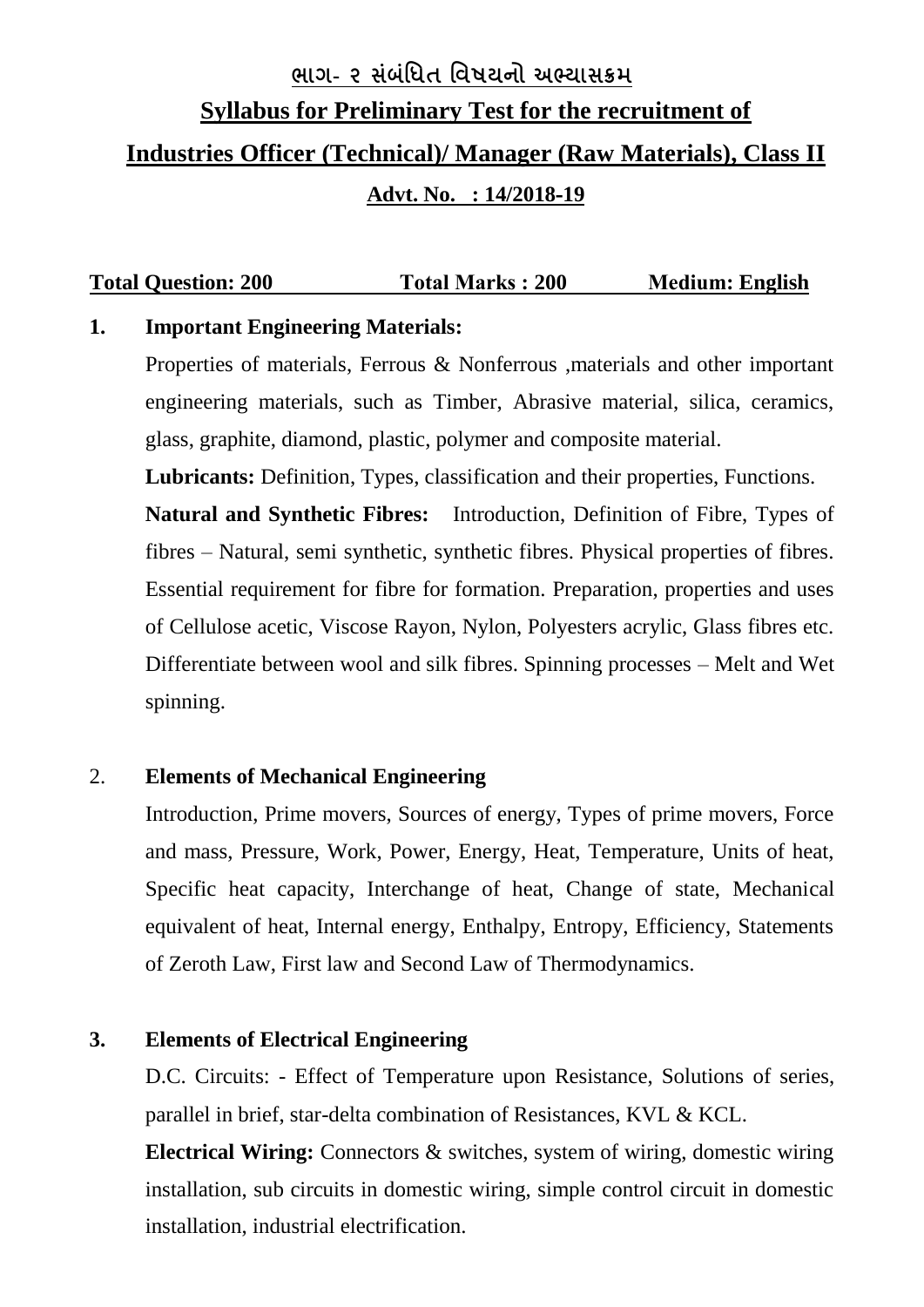**Illumination:** Types of lamps, fixtures & reflectors, illumination schemes for domestic, industrial & commercial premises, Lumen requirements for different categories.

**Safety & protection:** Safety, electric shock, first aid for electric shock other hazards of electrical laboratories & safety rules, use of multi meters, grounding, importance of grounding, equipment of grounding for safety. Circuit protection devices, fuses, MCB, ELCB & relays.

#### 4. **Elements Computer and IT Engineering:**

Introduction, Basic block Diagram and functions of various components of computer. Concept of Hardware and Software. Concept of basic types of software. Introduction to programming and programming languages. Flow charts and algorithms.

#### 5. **Economic System and Business**

Economic System: capitalism, socialism and mixed economy, National Income, Monetary and Fiscal Policy (finance commission), Industrial Policy, Union Budget, Social Environment, Technological Environment, International Business Environment.

#### **6. Small Business & Management of MSMEs**

Concept & Definition, Role of Small Business in the modern Indian Economy, Small entrepreneur in International business; Steps for starting a small industry, registration as SSI, Role of India Infrastructure Finance Company, SIDBI etc.; advantages and problems of SSIs; Institutional Support mechanism in India; Incentives & Facilities, Govt. Policies for SSIs, Setting MSMEs- location of enterprise - steps in setting - Problems of entrepreneurs - Sickness in small industries - reasons and remedies - Incentives and subsidies - Evaluating entrepreneurial performance - Rural entrepreneurship - Women Entrepreneurship.